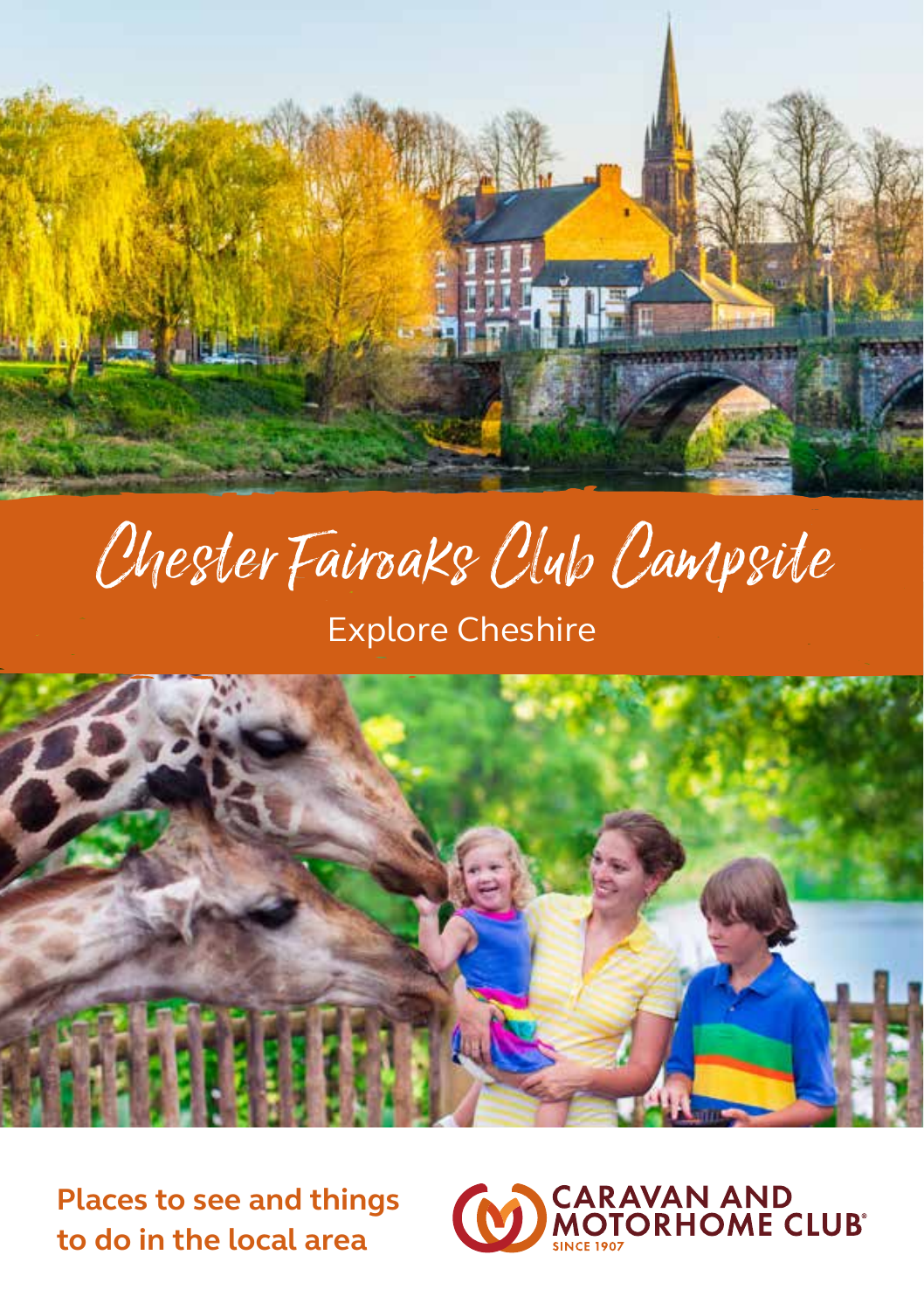

# Make the most of your time

## **Visit**

**1**

### **Chester Zoo**

Discover a staggering 27,000 animals from almost 500 different species!

#### **Chester Cathedral 2**

The largest venue in the city for orchestral performances, concerts and choirs.

#### **Deva Roman Experience 3**

One of the largest legionary fortresses in Roman Britain.



Don't forget to check your Great Saving Guide for all the latest offers on attractions throughout the UK. **camc.com/greatsavingsguide**



#### **Tatton Park 4**

Tudor Old Hall and a Neo-Classical Mansion plus a rare breeds farm.

#### **Adventure Cheshire 5**

Try out archery, air rifling and falconry activities.

#### **Quad Nation 6**

Adrenaline-filled experience with mud-churning and wheel-spinning action at Quad Nation.

#### **The Big Shoot 7**

Enjoy the fun and competitive thrills of Clay Pigeon Shooting.

#### **Go Ape 8**

Explore the forest canopy scaling wobbly bridges, Tarzan Swings, Zipwires and more.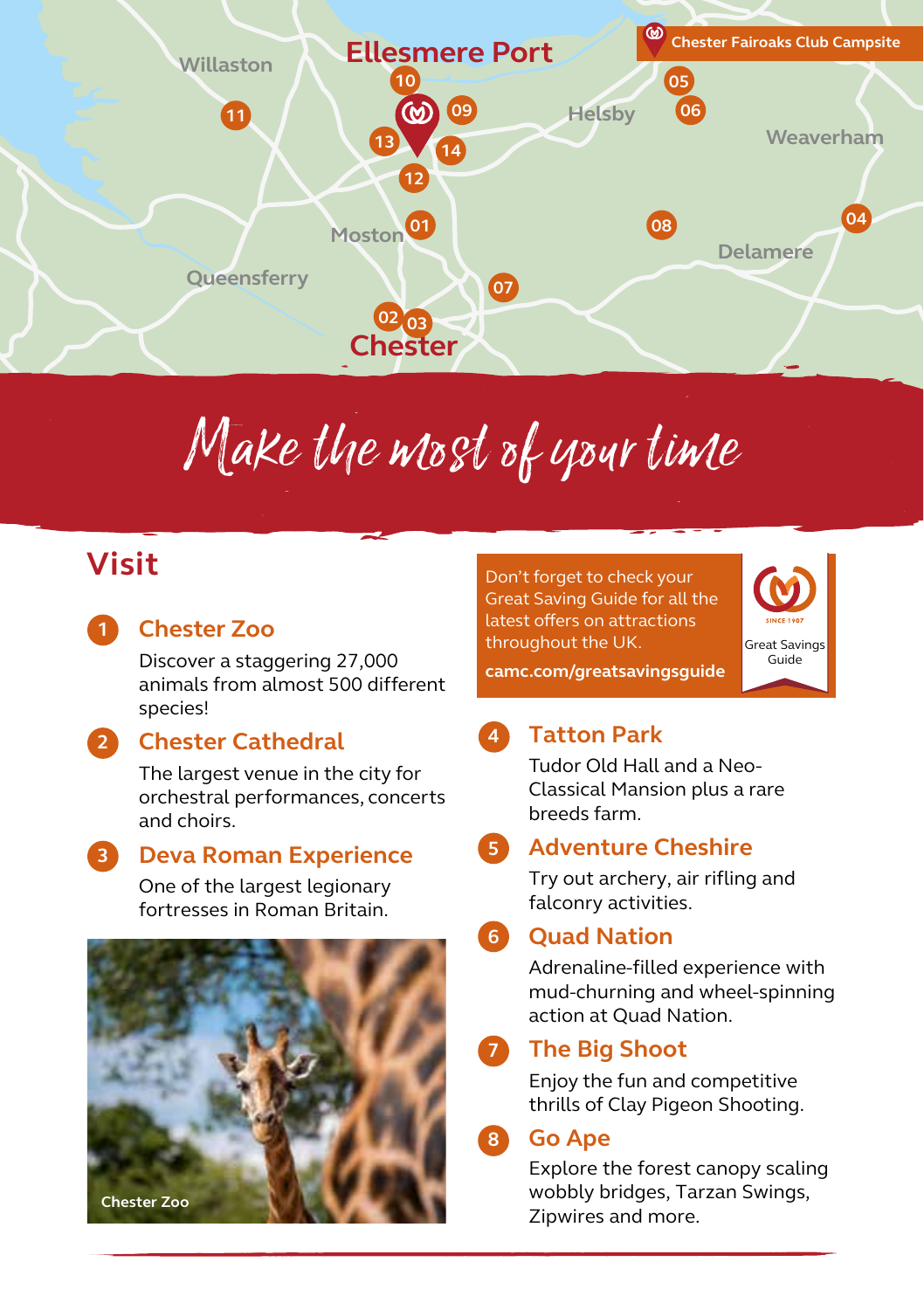

## **Walk**

**9**

## **Shropshire Union Canal**

The canal stretches all the way from Ellesmere Port, through Chester and all the way to Wolverhampton, 1.5 miles from site.

## **Rivacre Valley Country 10 Park**

Nature reserve with dog-friendly walking paths amid woodlands and meadows, enjoy the wildflowers during spring.

# **Cycle**

## **National Cycle Network 11**

The nearest National Cycle Network Routes are Route 5 and Route 563, Chester Railway to Ellesmere Port.



# **Explore**

## **Cheshire Oaks Outlets 12**

The UK's largest designer outlet with 145 boutiques, restaurants and cafes.

### **National Waterways 13 Museum**

Historic boats and fascinating displays housed in waterside Victorian buildings.



## **Ness Botanic Gardens 14**

Horticultural collection with show gardens, Victorian-style potager garden, Alpine house and cafe. **Ness Botanic Gard**